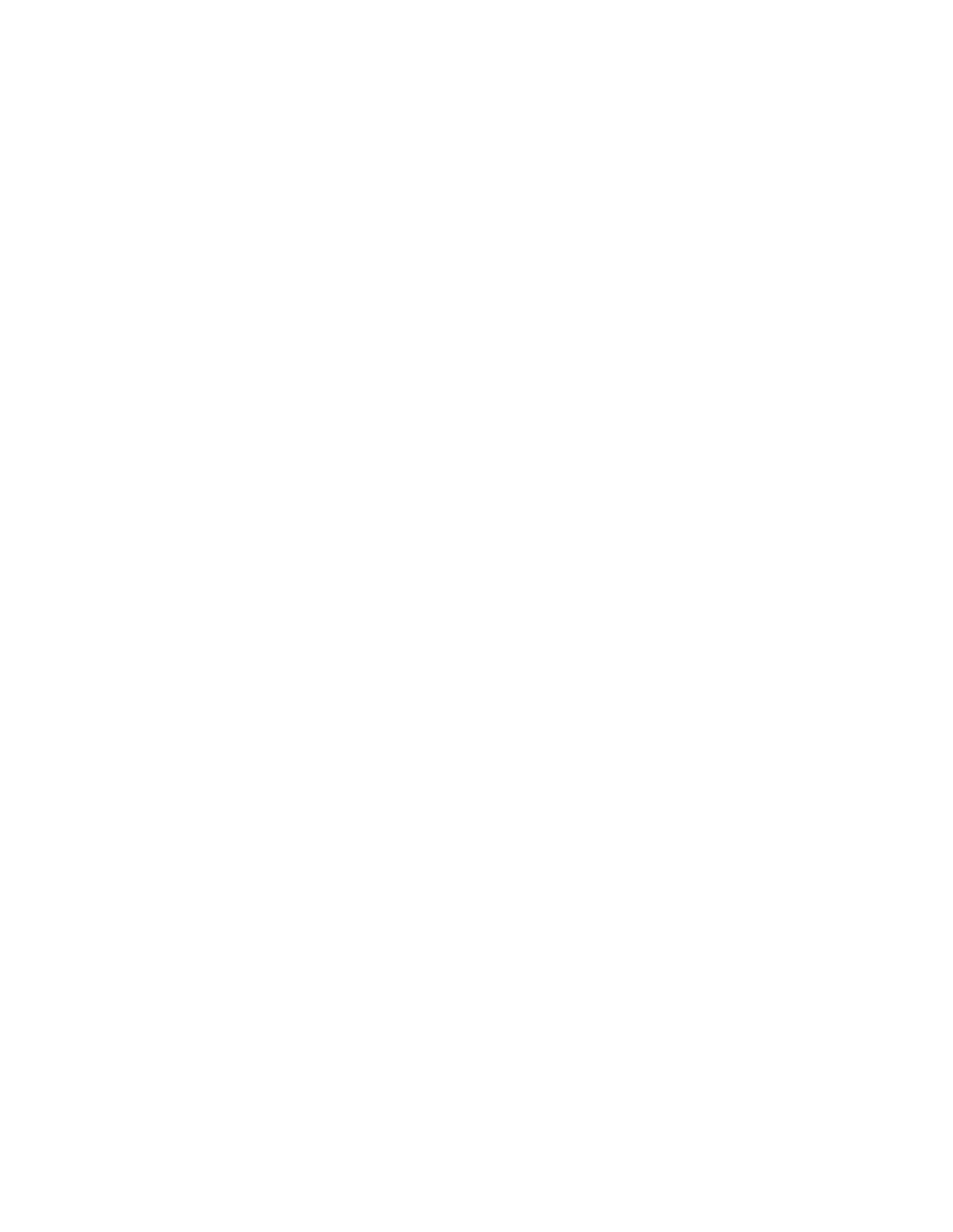

### **Figure 8A: Single Family Water Bills Based on Average Monthly Use Using Rates in Effect for FY 2020-21**

**Figure 8B: Historical and Current SF RWS Wholesale Water Rates and BAWSCA Bond Surcharges FY 1985-85 to Present**

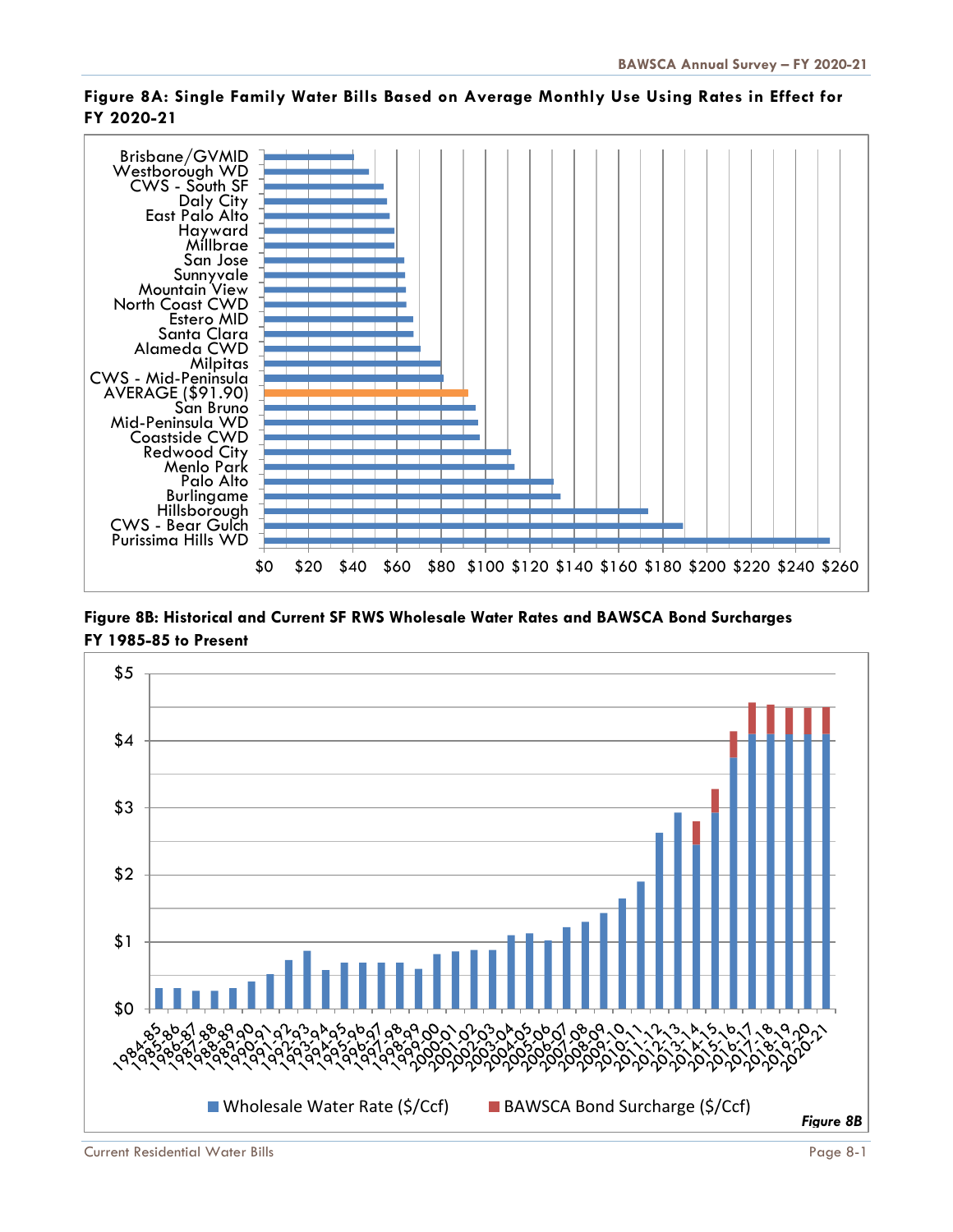**Table 8A: Single Family Water Bills\* Based on Average Monthly Use for 2020-21, Using Rates in Effect for FY 2020-21.**

**Inclusive of all BAWSCA agencies except Stanford; California Water Service is separated into its three service areas.**

| <b>Districts</b><br><b>Municipalities</b><br><b>Average All Agencies</b><br><b>Average Monthly</b><br><b>Monthly Use</b><br>Average<br><b>Monthly Bill</b><br>Use (ccf)<br><b>Member</b><br>(ccf)<br>Brisbane/GVMID<br>4.9<br>\$40.55<br>5.8<br>\$47.33<br>Westborough WD<br>CWS - South SF<br>\$53.94<br>5.6<br>6.7<br>\$55.51<br>Daly City<br>East Palo Alto<br>12.5<br>\$56.71<br>7.2<br>\$58.87<br>Hayward<br>6.7<br>\$58.88<br>Millbrae<br>6.8<br>San Jose<br>\$63.31<br>10.2<br>\$63.69<br>Sunnyvale<br>\$64.07<br><b>Mountain View</b><br>7.7<br><b>North Coast CWD</b><br>5.6<br>\$64.23<br>9.4<br>\$67.26<br>Estero MID<br>Santa Clara<br>10.1<br>\$67.47<br>9.2<br>Alameda CWD<br>\$70.61<br>\$79.76<br>Milpitas<br>8.6<br>CWS - Mid-Peninsula<br>9.5<br>\$80.87<br>\$95.43<br>8.7<br>San Bruno<br>8.6<br>\$96.68<br>Mid-Peninsula WD<br>6.5<br>\$97.19<br>Coastside CWD<br>8.8<br>\$111.49<br><b>Redwood City</b><br>11.3<br>Menlo Park<br>\$113.06<br>13.1<br>Palo Alto<br>\$130.70<br>9.4<br>\$133.89<br><b>Burlingame</b><br>24.2<br>\$173.41<br>Hillsborough<br>23.4<br><b>CWS - Bear Gulch</b><br>\$189.15<br>33.1<br>Purissima Hills WD<br>\$255.40<br>\$91.90<br>11.7<br>9.8<br>* Inclusive of any service charge.<br>Note: Differences in average monthly bills may reflect local capital improvements or |  |  | Special |  |  |  |  |  |
|------------------------------------------------------------------------------------------------------------------------------------------------------------------------------------------------------------------------------------------------------------------------------------------------------------------------------------------------------------------------------------------------------------------------------------------------------------------------------------------------------------------------------------------------------------------------------------------------------------------------------------------------------------------------------------------------------------------------------------------------------------------------------------------------------------------------------------------------------------------------------------------------------------------------------------------------------------------------------------------------------------------------------------------------------------------------------------------------------------------------------------------------------------------------------------------------------------------------------------------------------------------------------------------------------------------------------|--|--|---------|--|--|--|--|--|
|                                                                                                                                                                                                                                                                                                                                                                                                                                                                                                                                                                                                                                                                                                                                                                                                                                                                                                                                                                                                                                                                                                                                                                                                                                                                                                                              |  |  |         |  |  |  |  |  |
|                                                                                                                                                                                                                                                                                                                                                                                                                                                                                                                                                                                                                                                                                                                                                                                                                                                                                                                                                                                                                                                                                                                                                                                                                                                                                                                              |  |  |         |  |  |  |  |  |
|                                                                                                                                                                                                                                                                                                                                                                                                                                                                                                                                                                                                                                                                                                                                                                                                                                                                                                                                                                                                                                                                                                                                                                                                                                                                                                                              |  |  |         |  |  |  |  |  |
|                                                                                                                                                                                                                                                                                                                                                                                                                                                                                                                                                                                                                                                                                                                                                                                                                                                                                                                                                                                                                                                                                                                                                                                                                                                                                                                              |  |  |         |  |  |  |  |  |
|                                                                                                                                                                                                                                                                                                                                                                                                                                                                                                                                                                                                                                                                                                                                                                                                                                                                                                                                                                                                                                                                                                                                                                                                                                                                                                                              |  |  |         |  |  |  |  |  |
|                                                                                                                                                                                                                                                                                                                                                                                                                                                                                                                                                                                                                                                                                                                                                                                                                                                                                                                                                                                                                                                                                                                                                                                                                                                                                                                              |  |  |         |  |  |  |  |  |
|                                                                                                                                                                                                                                                                                                                                                                                                                                                                                                                                                                                                                                                                                                                                                                                                                                                                                                                                                                                                                                                                                                                                                                                                                                                                                                                              |  |  |         |  |  |  |  |  |
|                                                                                                                                                                                                                                                                                                                                                                                                                                                                                                                                                                                                                                                                                                                                                                                                                                                                                                                                                                                                                                                                                                                                                                                                                                                                                                                              |  |  |         |  |  |  |  |  |
|                                                                                                                                                                                                                                                                                                                                                                                                                                                                                                                                                                                                                                                                                                                                                                                                                                                                                                                                                                                                                                                                                                                                                                                                                                                                                                                              |  |  |         |  |  |  |  |  |
|                                                                                                                                                                                                                                                                                                                                                                                                                                                                                                                                                                                                                                                                                                                                                                                                                                                                                                                                                                                                                                                                                                                                                                                                                                                                                                                              |  |  |         |  |  |  |  |  |
|                                                                                                                                                                                                                                                                                                                                                                                                                                                                                                                                                                                                                                                                                                                                                                                                                                                                                                                                                                                                                                                                                                                                                                                                                                                                                                                              |  |  |         |  |  |  |  |  |
|                                                                                                                                                                                                                                                                                                                                                                                                                                                                                                                                                                                                                                                                                                                                                                                                                                                                                                                                                                                                                                                                                                                                                                                                                                                                                                                              |  |  |         |  |  |  |  |  |
|                                                                                                                                                                                                                                                                                                                                                                                                                                                                                                                                                                                                                                                                                                                                                                                                                                                                                                                                                                                                                                                                                                                                                                                                                                                                                                                              |  |  |         |  |  |  |  |  |
|                                                                                                                                                                                                                                                                                                                                                                                                                                                                                                                                                                                                                                                                                                                                                                                                                                                                                                                                                                                                                                                                                                                                                                                                                                                                                                                              |  |  |         |  |  |  |  |  |
|                                                                                                                                                                                                                                                                                                                                                                                                                                                                                                                                                                                                                                                                                                                                                                                                                                                                                                                                                                                                                                                                                                                                                                                                                                                                                                                              |  |  |         |  |  |  |  |  |
|                                                                                                                                                                                                                                                                                                                                                                                                                                                                                                                                                                                                                                                                                                                                                                                                                                                                                                                                                                                                                                                                                                                                                                                                                                                                                                                              |  |  |         |  |  |  |  |  |
|                                                                                                                                                                                                                                                                                                                                                                                                                                                                                                                                                                                                                                                                                                                                                                                                                                                                                                                                                                                                                                                                                                                                                                                                                                                                                                                              |  |  |         |  |  |  |  |  |
|                                                                                                                                                                                                                                                                                                                                                                                                                                                                                                                                                                                                                                                                                                                                                                                                                                                                                                                                                                                                                                                                                                                                                                                                                                                                                                                              |  |  |         |  |  |  |  |  |
|                                                                                                                                                                                                                                                                                                                                                                                                                                                                                                                                                                                                                                                                                                                                                                                                                                                                                                                                                                                                                                                                                                                                                                                                                                                                                                                              |  |  |         |  |  |  |  |  |
|                                                                                                                                                                                                                                                                                                                                                                                                                                                                                                                                                                                                                                                                                                                                                                                                                                                                                                                                                                                                                                                                                                                                                                                                                                                                                                                              |  |  |         |  |  |  |  |  |
|                                                                                                                                                                                                                                                                                                                                                                                                                                                                                                                                                                                                                                                                                                                                                                                                                                                                                                                                                                                                                                                                                                                                                                                                                                                                                                                              |  |  |         |  |  |  |  |  |
|                                                                                                                                                                                                                                                                                                                                                                                                                                                                                                                                                                                                                                                                                                                                                                                                                                                                                                                                                                                                                                                                                                                                                                                                                                                                                                                              |  |  |         |  |  |  |  |  |
|                                                                                                                                                                                                                                                                                                                                                                                                                                                                                                                                                                                                                                                                                                                                                                                                                                                                                                                                                                                                                                                                                                                                                                                                                                                                                                                              |  |  |         |  |  |  |  |  |
|                                                                                                                                                                                                                                                                                                                                                                                                                                                                                                                                                                                                                                                                                                                                                                                                                                                                                                                                                                                                                                                                                                                                                                                                                                                                                                                              |  |  |         |  |  |  |  |  |
|                                                                                                                                                                                                                                                                                                                                                                                                                                                                                                                                                                                                                                                                                                                                                                                                                                                                                                                                                                                                                                                                                                                                                                                                                                                                                                                              |  |  |         |  |  |  |  |  |
|                                                                                                                                                                                                                                                                                                                                                                                                                                                                                                                                                                                                                                                                                                                                                                                                                                                                                                                                                                                                                                                                                                                                                                                                                                                                                                                              |  |  |         |  |  |  |  |  |
|                                                                                                                                                                                                                                                                                                                                                                                                                                                                                                                                                                                                                                                                                                                                                                                                                                                                                                                                                                                                                                                                                                                                                                                                                                                                                                                              |  |  |         |  |  |  |  |  |
|                                                                                                                                                                                                                                                                                                                                                                                                                                                                                                                                                                                                                                                                                                                                                                                                                                                                                                                                                                                                                                                                                                                                                                                                                                                                                                                              |  |  |         |  |  |  |  |  |
|                                                                                                                                                                                                                                                                                                                                                                                                                                                                                                                                                                                                                                                                                                                                                                                                                                                                                                                                                                                                                                                                                                                                                                                                                                                                                                                              |  |  |         |  |  |  |  |  |
|                                                                                                                                                                                                                                                                                                                                                                                                                                                                                                                                                                                                                                                                                                                                                                                                                                                                                                                                                                                                                                                                                                                                                                                                                                                                                                                              |  |  |         |  |  |  |  |  |
|                                                                                                                                                                                                                                                                                                                                                                                                                                                                                                                                                                                                                                                                                                                                                                                                                                                                                                                                                                                                                                                                                                                                                                                                                                                                                                                              |  |  |         |  |  |  |  |  |
|                                                                                                                                                                                                                                                                                                                                                                                                                                                                                                                                                                                                                                                                                                                                                                                                                                                                                                                                                                                                                                                                                                                                                                                                                                                                                                                              |  |  |         |  |  |  |  |  |
|                                                                                                                                                                                                                                                                                                                                                                                                                                                                                                                                                                                                                                                                                                                                                                                                                                                                                                                                                                                                                                                                                                                                                                                                                                                                                                                              |  |  |         |  |  |  |  |  |
| maintenance expenditures, the size of the rate base, the extent to which revenue is<br>generated through connections, and other factors.                                                                                                                                                                                                                                                                                                                                                                                                                                                                                                                                                                                                                                                                                                                                                                                                                                                                                                                                                                                                                                                                                                                                                                                     |  |  |         |  |  |  |  |  |

*Source: BAWSCA FY 2020-21 Annual Survey*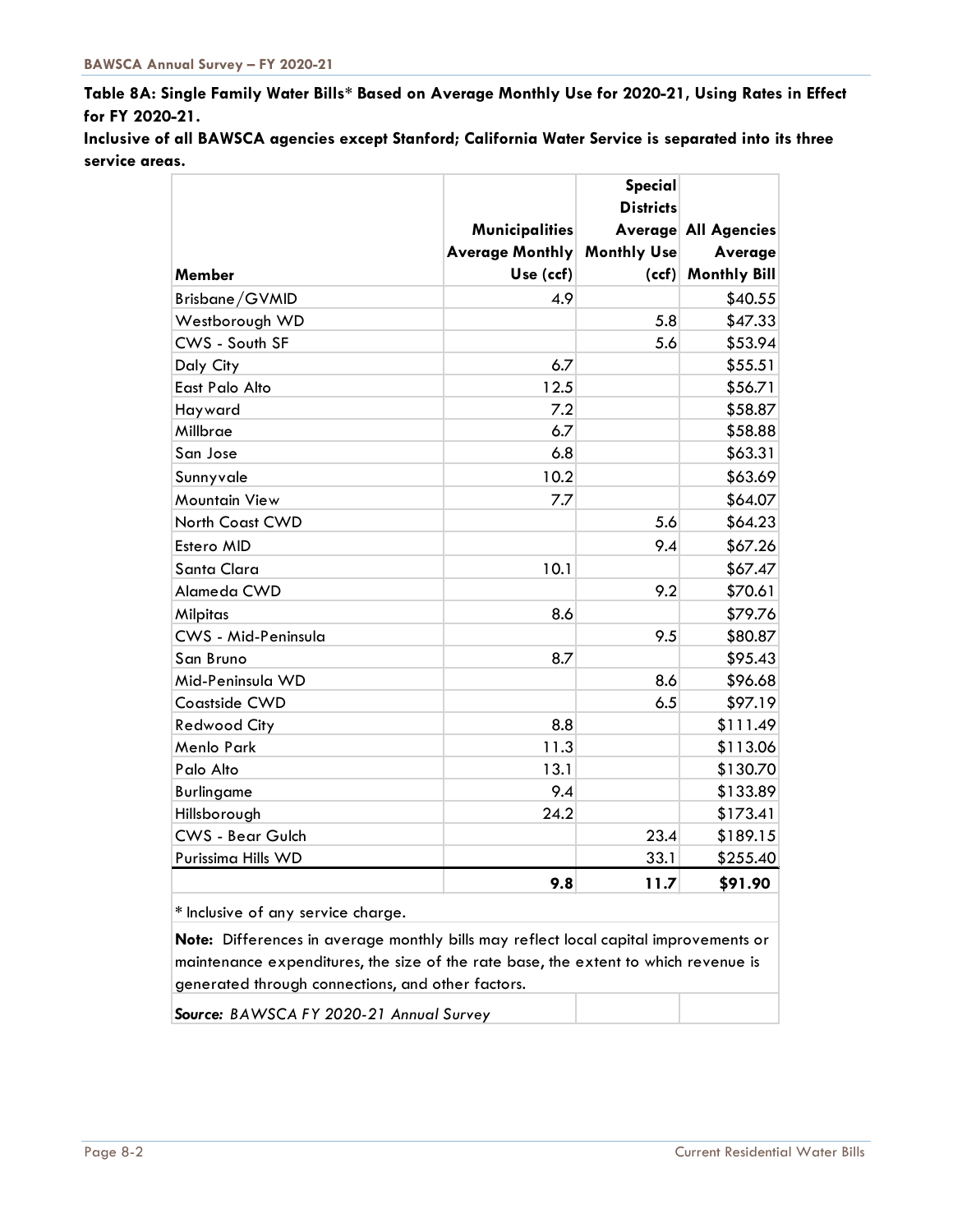## **Table 8B: Single Family Water Bills\* Based on Average Monthly Use for FY 2019-20, Using Rates in Effect for FY 2020-21**

|                                      |                              |                             |         | Rate           |                | Total          |         |                     |                                |
|--------------------------------------|------------------------------|-----------------------------|---------|----------------|----------------|----------------|---------|---------------------|--------------------------------|
| Member/                              | <b>Billing</b>               | Service                     | Rate    | <b>Blocks</b>  |                |                | Monthly |                     |                                |
| <b>Average Monthly Use (Units)</b>   | Cycle                        | Charge                      | per ccf | (ccf)          |                |                | Bill    | <b>Remarks</b>      |                                |
| Alameda CWD                          | $\overline{2}$               | \$56.61                     | \$4.60  |                |                |                |         |                     | \$70.61 Effective: 3/1/2020    |
| 9.2                                  |                              |                             |         |                |                |                |         |                     |                                |
| <b>Brisbane/Guadalupe Valley MID</b> | $\overline{2}$               | \$22.67                     | \$5.19  | 1              |                | 3              |         | \$40.55 Effective:  | 2012-10-15                     |
| 4.9                                  |                              | $3/4"$ meter                | \$7.00  | 4              |                | 8              |         |                     |                                |
|                                      |                              |                             | \$8.69  | 9              | $\blacksquare$ | 16             |         |                     |                                |
|                                      |                              |                             | \$11.05 | 17             | $^{+}$         |                |         |                     |                                |
| <b>Burlingame</b>                    | $\overline{2}$               | \$84.03                     | \$9.79  | 0.0            | a.             | 4000.0         |         |                     | \$133.89 Effective: 2019-01-01 |
| 9.4                                  | $5/8"$ and $3/4"$ meters     |                             | \$10.98 | 4001.0         |                | 8000.0         |         |                     |                                |
|                                      |                              |                             | \$12.18 | 8001.0         |                | 16000.0        |         |                     |                                |
|                                      |                              |                             | \$13.38 | 16001.0        |                | 24000.0        |         |                     |                                |
|                                      |                              |                             | \$14.58 | $24001.0 +$    |                |                |         |                     |                                |
| <b>CWS - Bear Gulch</b>              | $\mathbf{1}$                 | \$28.44                     | \$6.13  | $\mathbf{1}$   |                | 12             |         | \$189.15 Effective: | 01/01/2021                     |
| 23.4                                 |                              | $5/8 \times 3/4$ inch meter | \$7.67  | 13             |                | 29             |         |                     |                                |
|                                      |                              |                             | \$11.50 | 29             | $\ddot{}$      |                |         |                     |                                |
| <b>CWS - Mid Peninsula</b>           | 1                            | \$21.26                     | \$5.87  | 0              |                | $\overline{7}$ |         | \$80.87 Effective:  | 01/01/2021                     |
| 9.5                                  |                              | $5/8 \times 3/4$ inch meter | \$7.34  | 8              |                | 10             |         |                     |                                |
|                                      |                              |                             | \$11.01 | 10             | $\! + \!$      |                |         |                     |                                |
| <b>CWS - South San Francisco</b>     | $\mathbf{1}$                 | \$21.26                     | \$5.87  | $\mathbf{1}$   | $\Box$         | $\overline{7}$ |         | \$53.94 Effective:  | 01/01/2021                     |
| 5.6                                  |                              | $5/8 \times 3/4$ inch meter | \$7.34  | 8              |                | 10             |         |                     |                                |
|                                      |                              |                             | \$11.01 | 10             | $^{+}$         |                |         |                     |                                |
| <b>Coastside CWD</b>                 | $\mathbf{1}$                 | \$30.35                     | \$9.65  | $\mathbf{1}$   |                | $\pmb{4}$      |         | \$97.19 Effective:  | $2021 - 1 - 1$                 |
| 6.5                                  |                              |                             | \$14.12 | 5              |                | 8              |         |                     |                                |
|                                      |                              |                             | \$17.08 | 9              | $\ddot{}$      |                |         |                     |                                |
|                                      |                              |                             |         |                |                |                |         |                     |                                |
| <b>Daly City</b>                     | $\overline{2}$               | \$41.44                     | \$5.20  | $\overline{0}$ |                | 13             |         | $$55.51$ Effective: | 1/1/2021                       |
| 6.7                                  | Meter size $5/8$ " & $3/4$ " |                             | \$6.89  | 4              | 26             |                |         |                     |                                |
|                                      |                              |                             | \$8.68  | 27             | $^{+}$         |                |         |                     |                                |
| <b>East Palo Alto</b>                | 1                            | \$17.79                     | \$7.66  |                |                |                |         | \$56.71 Effective:  | $2021 - 1 - 1$                 |
| 12.5                                 | ost is based on meter size   |                             |         |                |                |                |         |                     |                                |
|                                      |                              |                             |         |                |                |                |         |                     |                                |
| <b>Estero MID</b>                    | $\overline{2}$               | \$23.85                     | \$5.88  | $\overline{0}$ | ä,             | 20             |         |                     | \$67.26 Effective: 1969-12-31  |
| 9.4                                  | 4" residential water meter   |                             | \$6.41  | 20             | $^{+}$         |                |         |                     |                                |
|                                      |                              |                             |         |                |                |                |         |                     |                                |

**Inclusive of Service Charge (1 of 3)**

**\*\***Average single family use among BAWSCA agencies varies from 4.3 to 29.5 units per month. 1 unit = 1 ccf. Includes individually metered single family homes, townhouses, and condos. It is calculated by dividing single family water use (Table 4A) by the number of single family accounts (Table 4B); divided by 12.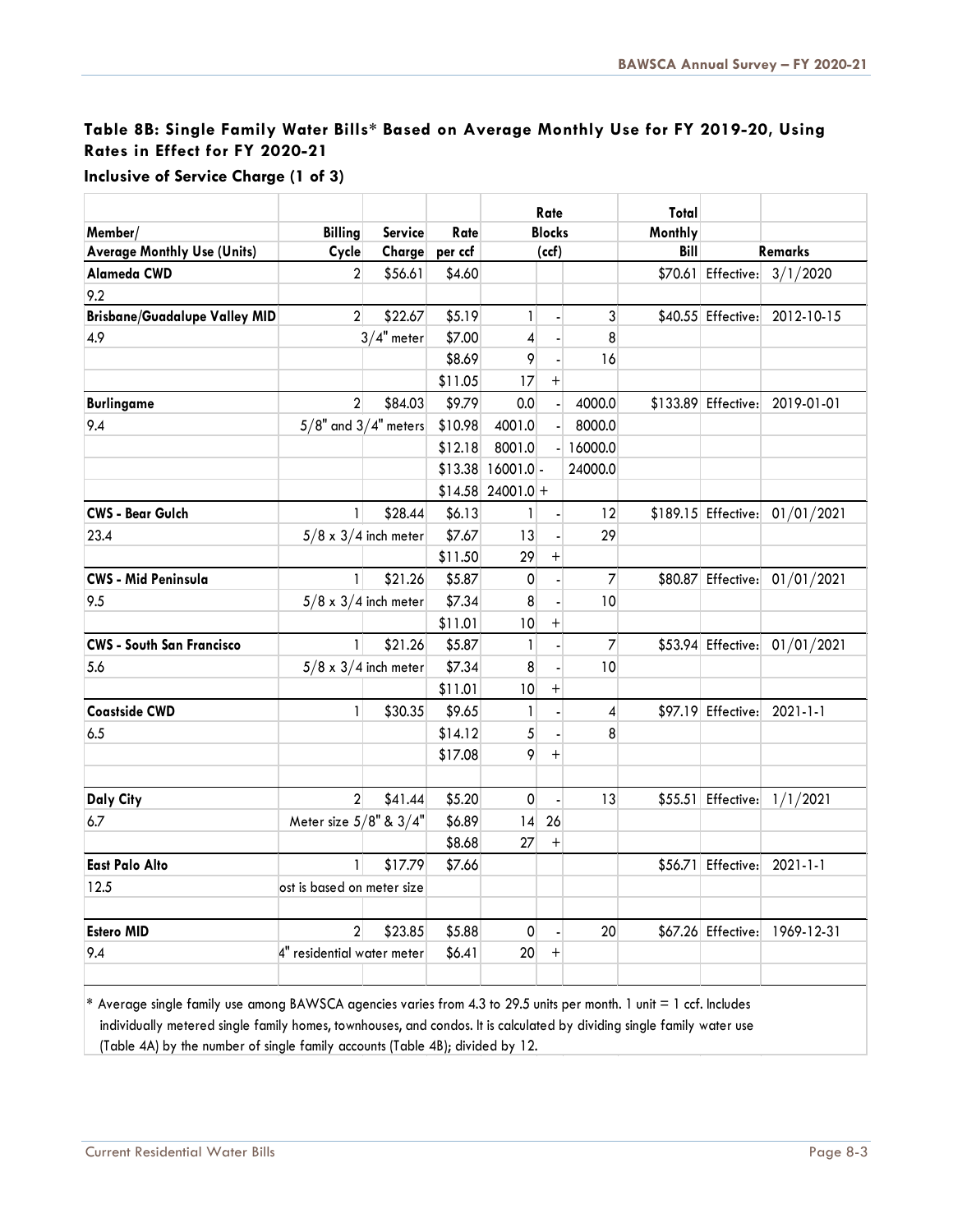# **Table 8B: Single Family Water Bills\* Based on Average Monthly Use for FY 2020-21, Using Rates in Effect for FY 2020-21**

**Inclusive of Service Charge (2 of 3)**

|                                    |                              |                   |         | Rate                |                                  | Total           |             |                      |                |
|------------------------------------|------------------------------|-------------------|---------|---------------------|----------------------------------|-----------------|-------------|----------------------|----------------|
| Member/                            | <b>Billing</b>               | <b>Service</b>    | Rate    | <b>Blocks</b>       |                                  |                 | Monthly     |                      |                |
| <b>Average Monthly Use (Units)</b> | Cycle                        | Charge            | per ccf |                     | (ccf)                            |                 | <b>Bill</b> | Remarks              |                |
| Hayward                            | $\overline{2}$               | \$31.28           | \$6.04  | 1                   |                                  | 8               |             | \$58.87 Effective:   | 10/1/2021      |
| 7.2                                | trvice charge for 5/8" meter |                   | \$7.18  | 9                   |                                  | 18              |             |                      |                |
|                                    |                              |                   | \$8.82  | 18                  | $\ddot{}$                        |                 |             |                      |                |
| Hillsborough                       | $\overline{2}$               | \$137.67          | \$0.00  | 6                   |                                  | 20              |             | $$173.41$ Effective: | 2018-01-01     |
| 24.2                               | ed Charge Up to 3/4" Meter   |                   | \$8.44  | 8                   | $\blacksquare$                   | 44              |             |                      |                |
|                                    |                              |                   | \$9.68  | 25                  |                                  | 50              |             |                      |                |
|                                    |                              |                   | \$11.58 | 50                  | $^{+}$                           |                 |             |                      |                |
| <b>Menlo Park</b>                  | $\mathbf{1}$                 | \$28.21           | \$5.57  | 1                   |                                  | 6               |             | \$113.06 Effective:  | 2020-07-01     |
| 11.3                               |                              | $5/8"$ and $3/4"$ | \$7.98  | 6                   | $\ddot{}$                        |                 |             |                      |                |
| Mid-Peninsula WD                   | $\mathbf{1}$                 | \$28.00           | \$5.86  | $\mathsf{O}\xspace$ |                                  | $\overline{2}$  |             | \$96.68 Effective:   | 2019-07-01     |
| 8.6                                |                              | 5/8"              | \$8.69  | 3                   |                                  | 9               |             |                      |                |
|                                    |                              |                   | \$10.60 | 10                  |                                  | 22              |             |                      |                |
|                                    |                              |                   | \$12.50 | 55                  | $\begin{array}{c} + \end{array}$ |                 |             |                      |                |
| Millbrae                           | $\overline{2}$               | \$27.50           | \$11.60 |                     |                                  |                 |             | \$58.88 Effective:   | $2021 - 1 - 1$ |
| 6.7                                |                              |                   |         |                     |                                  |                 |             |                      |                |
|                                    |                              |                   |         |                     |                                  |                 |             |                      |                |
| <b>Milpitas</b>                    | $\overline{2}$               | \$32.17           | \$7.40  |                     |                                  |                 |             | \$79.76 Effective:   | 2021-07-01     |
| 8.6                                |                              | 5/8"              |         |                     |                                  |                 |             |                      |                |
| <b>Mountain View</b>               | $\overline{2}$               | \$15.55           | \$5.21  | $\mathsf{O}\xspace$ | $\overline{\phantom{a}}$         | 3               |             | \$64.07 Effective:   | 2020-07-01     |
| 7.7                                | All single-family accounts   |                   | \$6.94  | 3                   |                                  | 15              |             |                      |                |
|                                    |                              |                   | \$11.10 | 15                  | $^{+}$                           |                 |             |                      |                |
| <b>North Coast CWD</b>             | $\overline{2}$               | \$53.48           | \$6.60  | $\pmb{0}$           |                                  | 5               |             | \$64.23 Effective:   | 1/1/2021       |
| 5.6                                |                              |                   | \$7.86  | 6                   | $\blacksquare$                   | 10              |             |                      |                |
|                                    |                              |                   | \$13.53 | 11                  |                                  | 19              |             |                      |                |
|                                    |                              |                   | \$22.72 | 20                  | $^{+}$                           |                 |             |                      |                |
| Palo Alto                          | $\mathbf{1}$                 | \$20.25           | \$6.66  | $\mathbf 0$         | $\overline{\phantom{a}}$         | 6               |             | \$130.70 Effective:  | 2019-07-01     |
| 13.1                               |                              | $5/8"$ Meter      | \$10.07 | $\overline{7}$      | $\ddot{}$                        |                 |             |                      |                |
|                                    |                              |                   |         |                     |                                  |                 |             |                      |                |
| <b>Purissima Hills WD</b>          | 1                            | \$22.50           | \$5.64  | 1                   |                                  | 10 <sup>°</sup> |             | \$255.40 Effective:  | 1969-12-31     |
| 33.1                               |                              | $3/4"$ meter      | \$7.33  | 11                  |                                  | 30              |             |                      |                |
|                                    |                              |                   | \$9.52  | 31                  |                                  | 60              |             |                      |                |
|                                    |                              |                   | \$11.69 | 61                  |                                  | 100             |             |                      |                |
|                                    |                              |                   | \$13.86 | 101                 | $^+$                             |                 |             |                      |                |

**\*\***Average single family use among BAWSCA agencies varies from 4.1 to 23.8 units per month. 1 unit = 1 ccf. Includes individually metered single family homes, townhouses, and condos. It is calculated by dividing single family water use (Table 4A) by the number of single family accounts (Table 4B); divided by 12.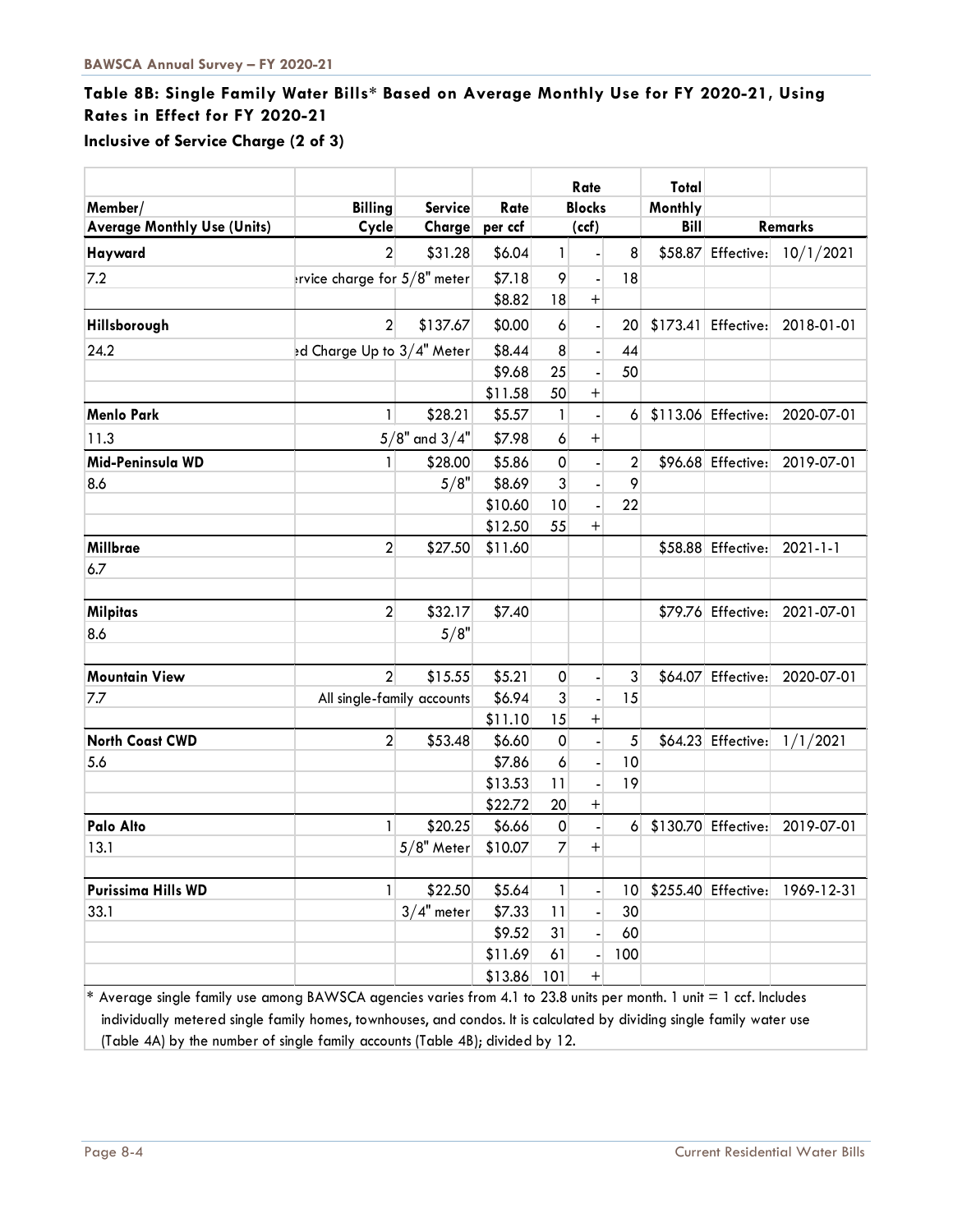## **Table 8B: Single Family Water Bills\* Based on Average Monthly Use for FY 2020-21, Using Rates in Effect for FY 2020-21**

#### **Inclusive of Service Charge (3 of 3)**

|                                                                                                                                                                                                                                                                                                                                        |                |                           |         | Rate          |                  | Total       |         |                     |                       |
|----------------------------------------------------------------------------------------------------------------------------------------------------------------------------------------------------------------------------------------------------------------------------------------------------------------------------------------|----------------|---------------------------|---------|---------------|------------------|-------------|---------|---------------------|-----------------------|
| Member/                                                                                                                                                                                                                                                                                                                                | <b>Billing</b> | <b>Service</b>            | Rate    | <b>Blocks</b> |                  | Monthly     |         |                     |                       |
| <b>Average Monthly Use (Units)</b>                                                                                                                                                                                                                                                                                                     | Cycle          | Charge                    | per ccf | (ccf)         |                  | <b>Bill</b> |         | <b>Remarks</b>      |                       |
| <b>Redwood City</b>                                                                                                                                                                                                                                                                                                                    | $\overline{2}$ | \$59.04                   | \$6.13  | $\pmb{0}$     |                  | 8           |         | \$111.49 Effective: | 2018-07-01            |
| 8.8                                                                                                                                                                                                                                                                                                                                    |                |                           | \$7.35  | 9             |                  | 20          |         |                     |                       |
|                                                                                                                                                                                                                                                                                                                                        |                |                           | \$10.20 | 21            |                  | 40          |         |                     |                       |
|                                                                                                                                                                                                                                                                                                                                        |                |                           | \$13.45 | 41            | $\boldsymbol{+}$ |             |         |                     |                       |
| <b>San Bruno</b>                                                                                                                                                                                                                                                                                                                       | $\overline{2}$ | \$26.66                   | \$9.46  | $\pmb{0}$     |                  | 10          |         | \$95.43 Effective:  | 7/1/2021              |
| 8.7                                                                                                                                                                                                                                                                                                                                    |                | $3/4$ inch meter size     | \$11.32 | 11            |                  | 20          |         |                     |                       |
|                                                                                                                                                                                                                                                                                                                                        |                |                           | \$15.05 | 21            | $\boldsymbol{+}$ |             |         |                     |                       |
| San Jose MWD-N                                                                                                                                                                                                                                                                                                                         | $\overline{2}$ | \$57.20                   | \$5.13  | $\pmb{0}$     | $\mathbf 0$      | $\mathbf 0$ | \$63.31 | Effective:          | 2020-07-01            |
| 6.8                                                                                                                                                                                                                                                                                                                                    |                | $5/8"$ and $3/4"$ meters. | \$0.00  | $\mathbf 0$   | 0                |             |         |                     |                       |
|                                                                                                                                                                                                                                                                                                                                        |                |                           |         |               |                  |             |         |                     |                       |
| <b>Santa Clara</b>                                                                                                                                                                                                                                                                                                                     | 1              | \$19.81                   | \$6.69  |               |                  |             |         | \$67.47 Effective:  | 2020-07-01            |
| 10.1                                                                                                                                                                                                                                                                                                                                   |                |                           |         |               |                  |             |         |                     | Service charge is the |
|                                                                                                                                                                                                                                                                                                                                        |                |                           |         |               |                  |             |         |                     | minimum monthly       |
|                                                                                                                                                                                                                                                                                                                                        |                |                           |         |               |                  |             |         |                     | charge, not added     |
|                                                                                                                                                                                                                                                                                                                                        |                |                           |         |               |                  |             |         |                     | if usage is greater   |
|                                                                                                                                                                                                                                                                                                                                        |                |                           |         |               |                  |             |         |                     | than the minimum      |
| Sunnyvale                                                                                                                                                                                                                                                                                                                              | $\overline{2}$ | \$28.10                   | \$4.39  | $\mathsf 0$   |                  | 5           |         | \$9.20 Effective:   | 2019-07-01            |
| 10.2                                                                                                                                                                                                                                                                                                                                   |                | $5/8 \times 3/4$ " meter  | \$5.36  | 6             |                  | 0           |         |                     |                       |
| <b>Westborough WD</b>                                                                                                                                                                                                                                                                                                                  | $\overline{2}$ | \$20.00                   | \$6.48  |               |                  |             |         | \$47.33 Effective:  | $2021 - 1 - 1$        |
| 5.8                                                                                                                                                                                                                                                                                                                                    |                |                           |         |               |                  |             |         |                     |                       |
|                                                                                                                                                                                                                                                                                                                                        |                |                           |         |               |                  |             |         |                     |                       |
| Average single family use among BAWSCA agencies varies from 4.5 to 28.8 units per month. 1 unit = 1 ccf. Includes<br>$\ast$<br>individually metered single family homes, townhouses, and condos. It is calculated by dividing single family water use<br>(Table 4A) by the number of single family accounts (Table 4B); divided by 12. |                |                           |         |               |                  |             |         |                     |                       |
|                                                                                                                                                                                                                                                                                                                                        |                |                           |         |               |                  |             |         |                     |                       |
| <b>Summary Billing Information</b>                                                                                                                                                                                                                                                                                                     |                |                           |         |               |                  |             |         |                     |                       |
|                                                                                                                                                                                                                                                                                                                                        |                | Average                   |         |               |                  |             |         |                     |                       |
|                                                                                                                                                                                                                                                                                                                                        | **Average      | Monthly                   |         |               |                  |             |         |                     |                       |
|                                                                                                                                                                                                                                                                                                                                        | <b>Monthly</b> | <b>Service</b>            |         |               |                  |             |         |                     |                       |
|                                                                                                                                                                                                                                                                                                                                        | <b>Bill</b>    | Charge                    |         |               |                  |             |         |                     |                       |
| <b>All BAWSCA Agencies</b>                                                                                                                                                                                                                                                                                                             | \$91.90        | \$22.90                   |         |               |                  |             |         |                     |                       |
| <b>Municipal Agencies Only</b>                                                                                                                                                                                                                                                                                                         | \$87.34        | \$23.85                   |         |               |                  |             |         |                     |                       |
| Special Districts / Private                                                                                                                                                                                                                                                                                                            | \$98.12        | \$21.61                   |         |               |                  |             |         |                     |                       |
| ** Inclusive of service charge                                                                                                                                                                                                                                                                                                         |                |                           |         |               |                  |             |         |                     |                       |
| Source: BAWSCA FY 2020-21 Annual Survey                                                                                                                                                                                                                                                                                                |                |                           |         |               |                  |             |         |                     |                       |